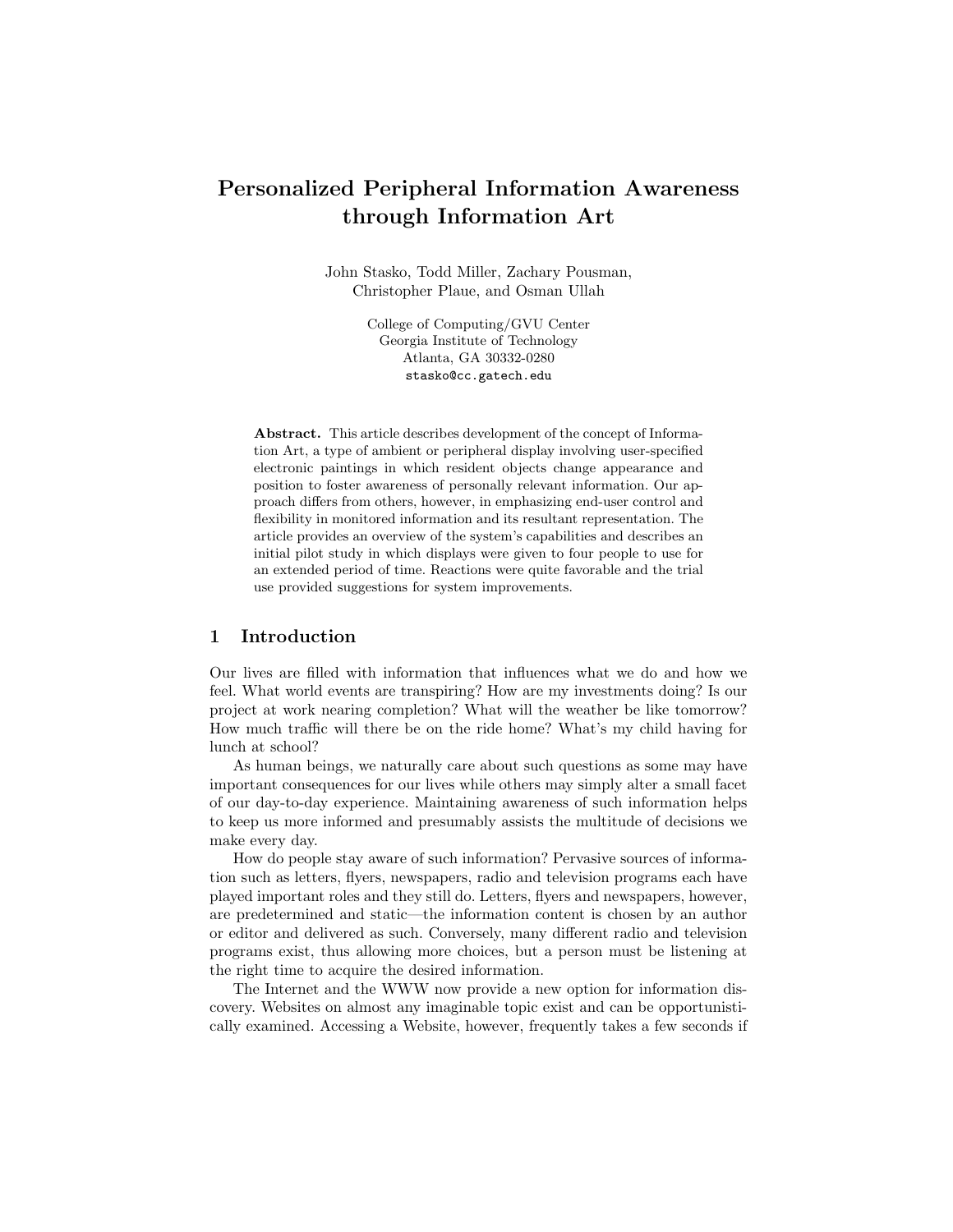the site is known or possibly a few minutes if a search must be conducted. While that may not seem like a long time, the simple act of explicitly changing focus and the time it requires can be a significant disruption to a person's previous activity or train of thought.

The use of the periphery of human attention played a key role in Weiser's vision of ubiquitous computing as a calm computing resource—an attempt to mitigate these kinds of cognitive disruptions [24]. As he noted, "A calm technology will move easily from the periphery of our attention, to the center, and back." Furthermore, these types of calm technologies often can become aesthetically pleasing additions to a person's environment.

One form of ubiquitous computing, the ambient display, focuses on conveying low- to medium-priority information to people [25, 1]. An ambient display resides in the periphery of a person's attention. The display calmly changes state in some way to reflect changes in the underlying information it is representing. The designers of ambient displays typically stress display aesthetics, providing pleasant, attractive devices usually communicating a piece of information.

In [16], we introduced the InfoCanvas, a concept for a system that maintains some aspects of an ambient display, but provides greater access to more varied information sources. Such a system allows users to create electronic paintings in which objects in the scene represent information sources of interest, and the objects change appearance to reflect state changes in the information source they represent.

That earlier article was primarily an exploration of the concept of userdesigned information art. It also described an initial Web-based prototype system that sought to allow users to create their own virtual paintings beginning with a blank canvas upon which to add geometric objects using drawing tools such as pens, paintbrushes, fill markers, etc., or by choosing images from a palette of clip-art style objects. We eventually turned away from that approach, however, as potential users struggled, not knowing where to begin in creating their scenes. Also, potential users expressed that they did not feel artistically talented enough to create scenes that they would be comfortable displaying. Thus, the initial prototype we built was never used outside our research group, and it really only functioned as an exploration of the concept.

This article describes the details of a new, heavily-redesigned version of the InfoCanvas system that is currently being used by many different people now and has been the subject of two evaluation studies. Based upon our earlier experiences, we redesigned the system around the idea of "themes." A theme is a predefined, visually coherent scene that consists of a static background image with nearly all of usual scene objects removed, such as that of a tranquil meadow with only the grass, mountains, and sky shown. A theme also includes optional visual elements such as plants, animals, people, and inanimate objects that represent data of interest. Visual elements fit harmoniously within the background image, creating the illusion of a static piece of art. Elements also utilize a behavior from a set of predefined transformations in order to represent changes in the state of information being monitored.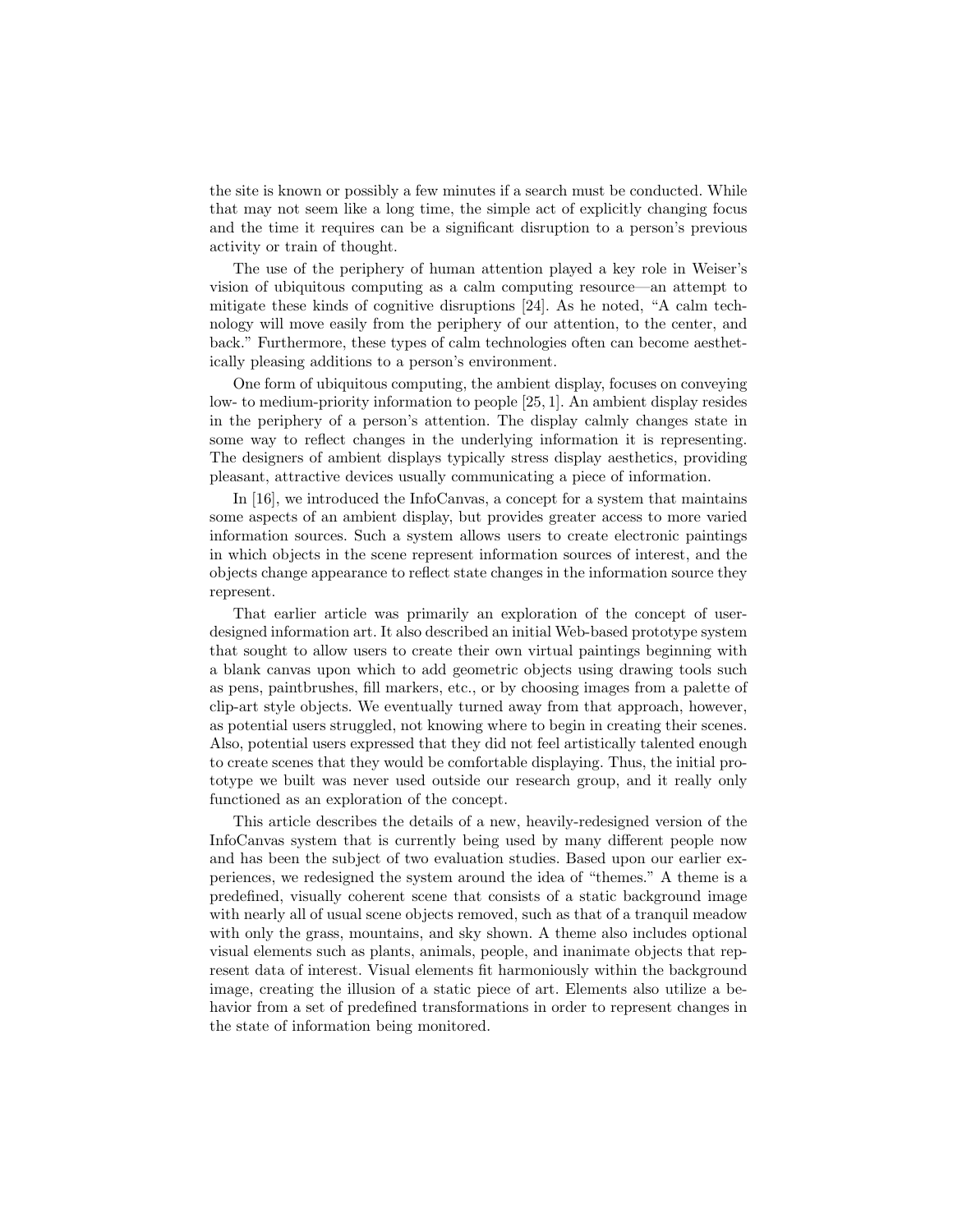In the following sections, we describe related research work and then transition to describing the concepts employed in the system and its architecture and operations. The InfoCanvas breaks some existing notions of ambient and peripheral displays, and these differences will be highlighted. We also report on an informal pilot study in which the InfoCanvas was deployed to four people to use for an extended period of time. We describe reactions to the system and facts learned that are influencing its iterative design.

# 2 Related Work

Recently, a variety of systems have been developed to help communicate information to a person through channels that are not the primary focus of that person. These systems communicate important, but typically not vital, information in a calm manner using output devices ranging from computer monitors to tangible, real-world objects. The systems have been labeled with a variety of terms ranging from ambient displays to peripheral displays to notification systems.

Although no standard, accepted definitions of these terms exist, each has come to refer to slightly differing notions. Ambient displays typically communicate just one, or perhaps a few at the most, pieces of information and the aesthetics and visual appeal of the display is often paramount [25, 8, 13]. Peripheral displays refer to systems that are out of a person's primary focus of attention and may communicate one or more pieces of information [19, 14]. Thus, peripheral displays would likely include ambient displays as a proper subset. Other types of displays such as scrolling tickers or animated news blurbs, however, would also be considered peripheral displays but likely not ambient displays.

Notification systems also deliver information in divided-attention situations in efficient and effective manners, but they more clearly including monitoring as a fundamental user task with the potential for people to react to important stimuli [15]. Ambient and peripheral displays more typically do not communicate critical, urgent information.

In addition to these types of systems, other awareness displays such as Web portals similarly may communicate many different pieces of information, but they typically do so as a person's primary focus of attention.

Examples of ambient displays, the first category described above, include Ambient Orb [2], Busmobile [13], Dangling String [24], Information Percolator[10], Lumitouch [4], Table Fountain [8], and Water Lamp and Pinwheels [5]. These systems often employ physical artifacts to represent information. The InfoCanvas differs from these systems in communicating more information in wider variety of representations.

Many peripheral displays, the second category listed above, use computer monitors to present information. They typically can communicate a greater variety of information in more flexible forms than the ambient display systems listed above, but do so by minimizing aesthetic considerations. Examples include KISS the Tram [12], Notification Collage [9], Scope [23], Sideshow [3], Tickertape [6], and What's Happening [26]. The InfoCanvas stresses aesthetics more than these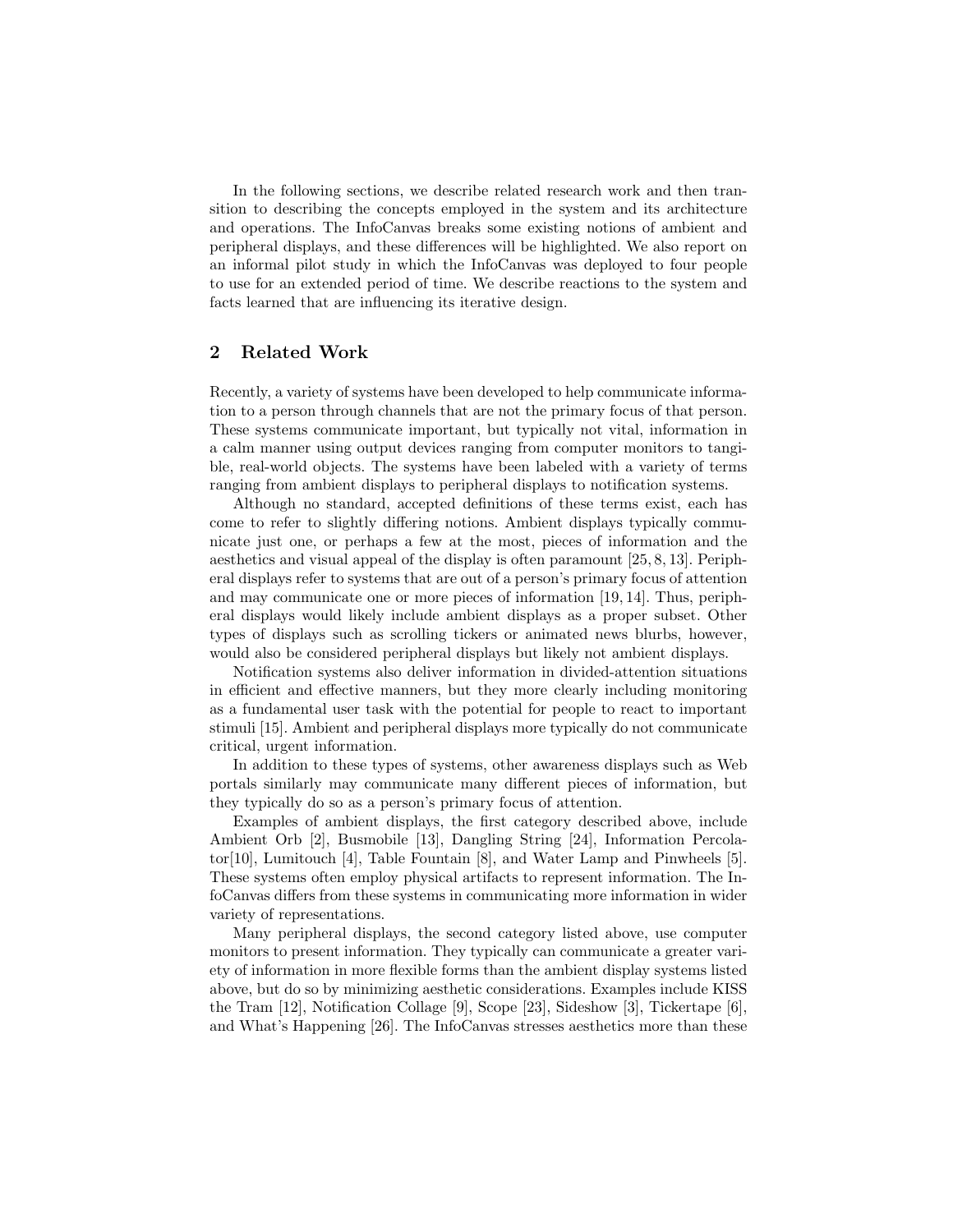system and provides a more abstract, symbolic representation of information. Another altogether different peripheral display approach is to use audio rather than visual presentations of information [17].

A few recent systems have used computer displays to convey information in artistic, attractive manners, and thus attempt to bridge the divide between information bandwidth and aesthetic considerations.

The Digital Family Portrait (DFP) [18] uses a computer display to simulate a picture frame and enclosed picture of a loved one. Iconic images in the display (chiefly the frame) represent data about the person's habits and well-being . The InfoCanvas and the DFP share general goals and presentation styles, but the DFP is a much more focused system on one particular domain. The InfoCanvas introduces a more general infrastructure, presumably one that could be used to implement a system just like the DFP.

The Kandinsky system [7] provides an artistic collage of images to represent email notes and news articles. Keywords in the text are used to retrieve particular related pictures that then are made into collages following different artistic styles. Kandinsky focuses on aesthetics as a primary goal, with information conveyance abilities considered almost an added bonus. As a result, information conveyance quality can vary tremendously from collage to collage. InfoCanvas, on the other hand, strongly emphasizes clarity of communication of the information state, even if the representation used is abstract and/or symbolic.

The Informative Artwork project [21, 11, 22] is the most closely related research effort to ours. It uses LCD displays to produce subtly shifting representations based on well-known modern art pieces by artists such as Mondrian and Warhol. The two projects use the same semiotic approach with pictorial elements representing data, and both have a very similar goal: to facilitate people's peripheral awareness of information through attractive, artistic displays. Their focus is more on the aesthetics, however, and the data represented is usually predetermined and narrow, such as the current time, computer server traffic, or a set of weather forecasts. Each display they have shown has been custom-designed by the researchers themselves for a particular deployment. Our project differs in that we focus on end-user personalization and customization, and we explore the challenges involved in supporting people to design and specify their own information representations. Further, InfoCanvas displays typically consolidate more diverse information into a single display.

The SideShow system [3] is typically used to present very similar information as is done with the InfoCanvas and it supports user-customization as well, but that system uses a much more direct data representation including text and small standard iconic representations. Also, SideShow is primarily a peripheral computer desktop application that resides on one edge of a person's monitor, whereas the InfoCanvas is designed to be deployed in a more ecological location and blend into the surrounding decorations and furniture.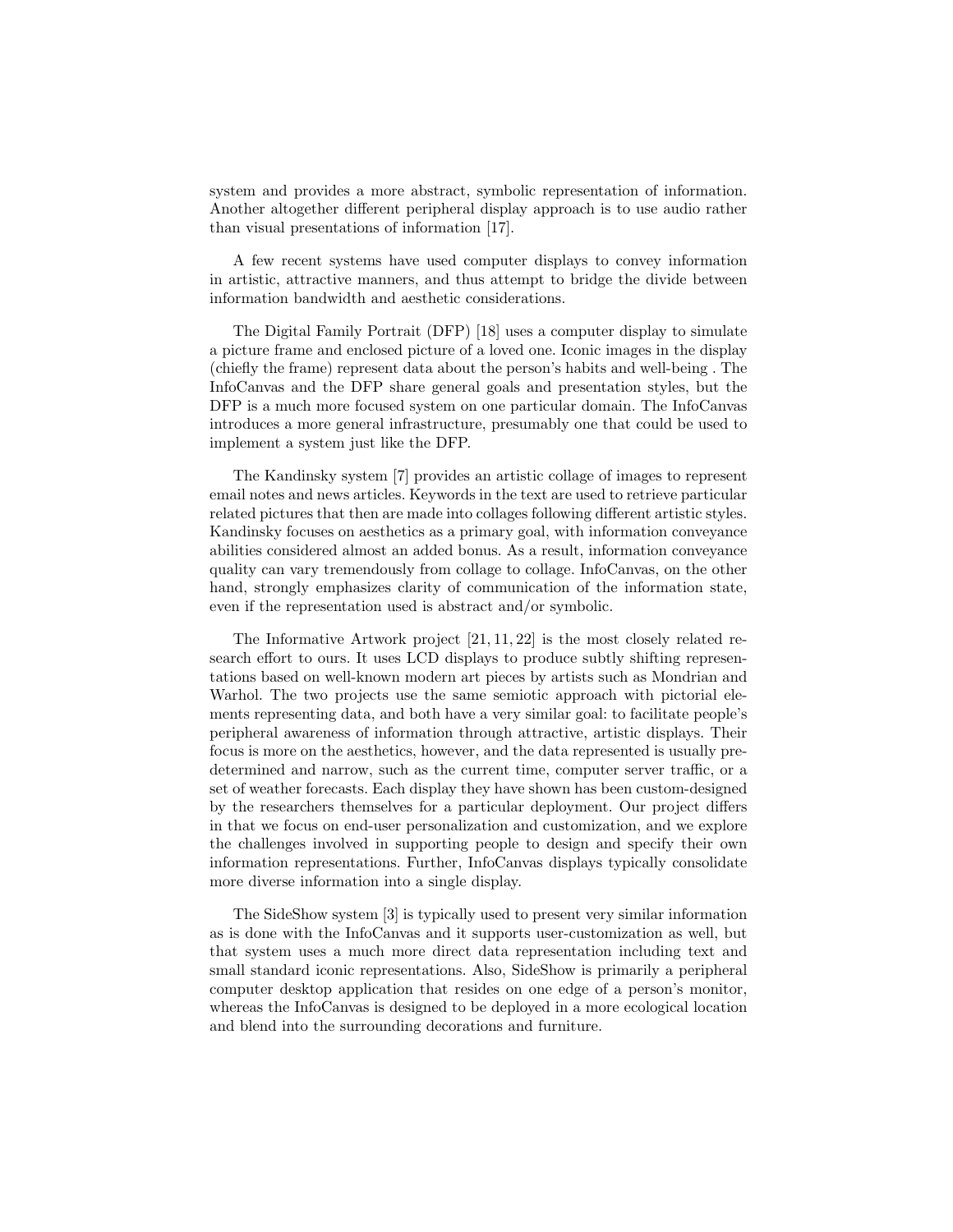# 3 The InfoCanvas System

Our objectives in developing the InfoCanvas were different than any of the existing peripheral display systems. We sought to provide an attractive display, one that would fit calmly and comfortably into a person's environment much as many others have, but we also wanted to provide end-users with the power and control to monitor information of personal relevance. The system should stress information communication (particularly of a moderate number, e.g., 5 to 15, of different information items), but do so in a way that provides end-users with control and flexibility thus fostering their creative abilities. More specifically, the five objectives below have guided our efforts in building the current implementation of the InfoCanvas:

- Personalized Rather than display some predetermined information source that different people may or may not be interested in, each InfoCanvas should be a highly customized information communicator for the person using it. The individual's particular personal information of interest should be presented.
- Flexible A variety of information sources should be available for display, and should include the types of information that are the focus of peripheral awareness. If the data can be accessed via a Web page or an Internet information service, it should be available for use on an InfoCanvas.
- Consolidated The system should support the presentation of a moderate number (5-15) of information sources and should consolidate their representation in one location, thus saving a person from having to check multiple devices or displays.
- Accurate The system should accurately communicate the current state of monitored information. If for some reason an information source is not functional or not operating properly (which commonly occurs), this fact should be communicated to the user in a clear but non-distracting manner.
- Appealing Simply put, the system should be fun to use and should be an aesthetically pleasing addition to a person's environment.

The basic premise of the InfoCanvas is to allow a user to create a visual scene that serves as an abstract representation of information that is relevant to them. The result is an aesthetically pleasing "picture" that appears to be nothing more than an artistic rendering of a scene, such as a beach or cityscape. The picture is presented on a LCD display and subtly changes to reflect updates in the information being tracked. The InfoCanvas can be displayed in a manner like that of a painting or calendar on a wall, or even a picture on a desk. The goal is to blend into the physical environment of the user, thus providing a type of "virtual painting" or an "electronic illustration." Figure 1 shows an example InfoCanvas mounted on a wall in an office.

As mentioned earlier, an initial prototype InfoCanvas that provided drawing tools (pen, paintbrush, fill, etc.) and a small palette of clip-art icons for display design was developed [16], but creating views was too open-ended and difficult. This experience led us to redesign the system around the idea of themes. A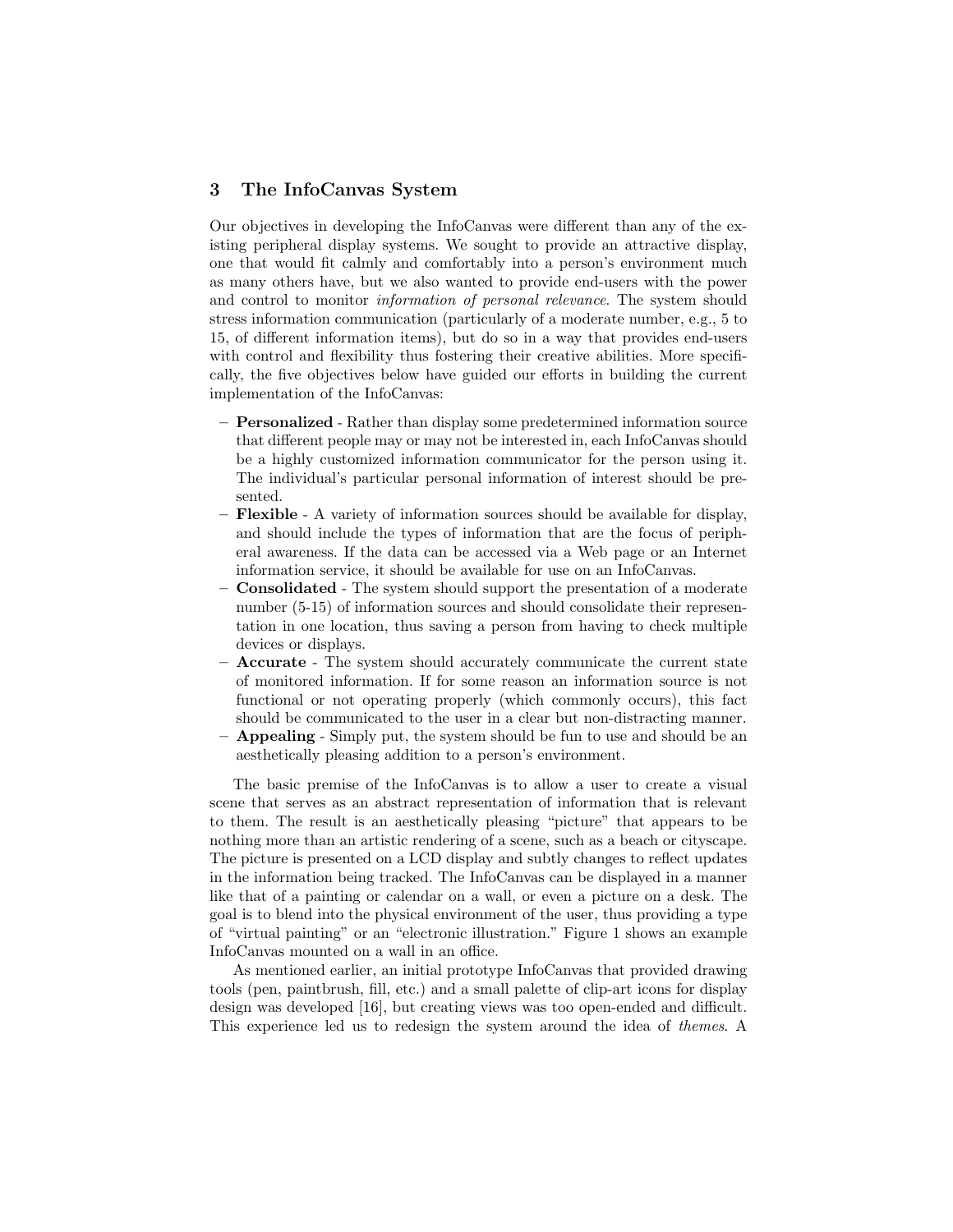

Fig. 1. An example installation of the InfoCanvas mounted on a wall like a picture.

theme consists of a static background image with most of the usual objects removed, such as that of a beach with only the sand, the water, and the sky pictured. A theme also includes many optional visual elements that can be placed on it such as seagulls, palm trees, sailboats, crabs, and blankets for the beach theme. Elements are designed to fit both stylistically and thematically with the background image, thus mimicking a static illustration, picture, or painting. Many different visual elements can be in a display, thus promoting our objective of consolidation in the awareness display.

An element added to a view represents a specific piece of information being "watched" by the user. A mapping between the state of the information and the visual presentation of the element is constructed. As the information being monitored changes, the visual element representing it also updates its rendering to communicate that change. We call these changes to elements transformations. For example, an InfoCanvas could include a flower element that appears whenever a person has received an email from their spouse within the last hour. A bird in an InfoCanvas could represent the daily change of the stock market, with the bird flying higher when the market is up and lower when the market is down. We use the term *scene* to refer to an "active" theme that is representing specific data with various mapping transformations applied to it.

The following set of transformations are included in the InfoCanvas: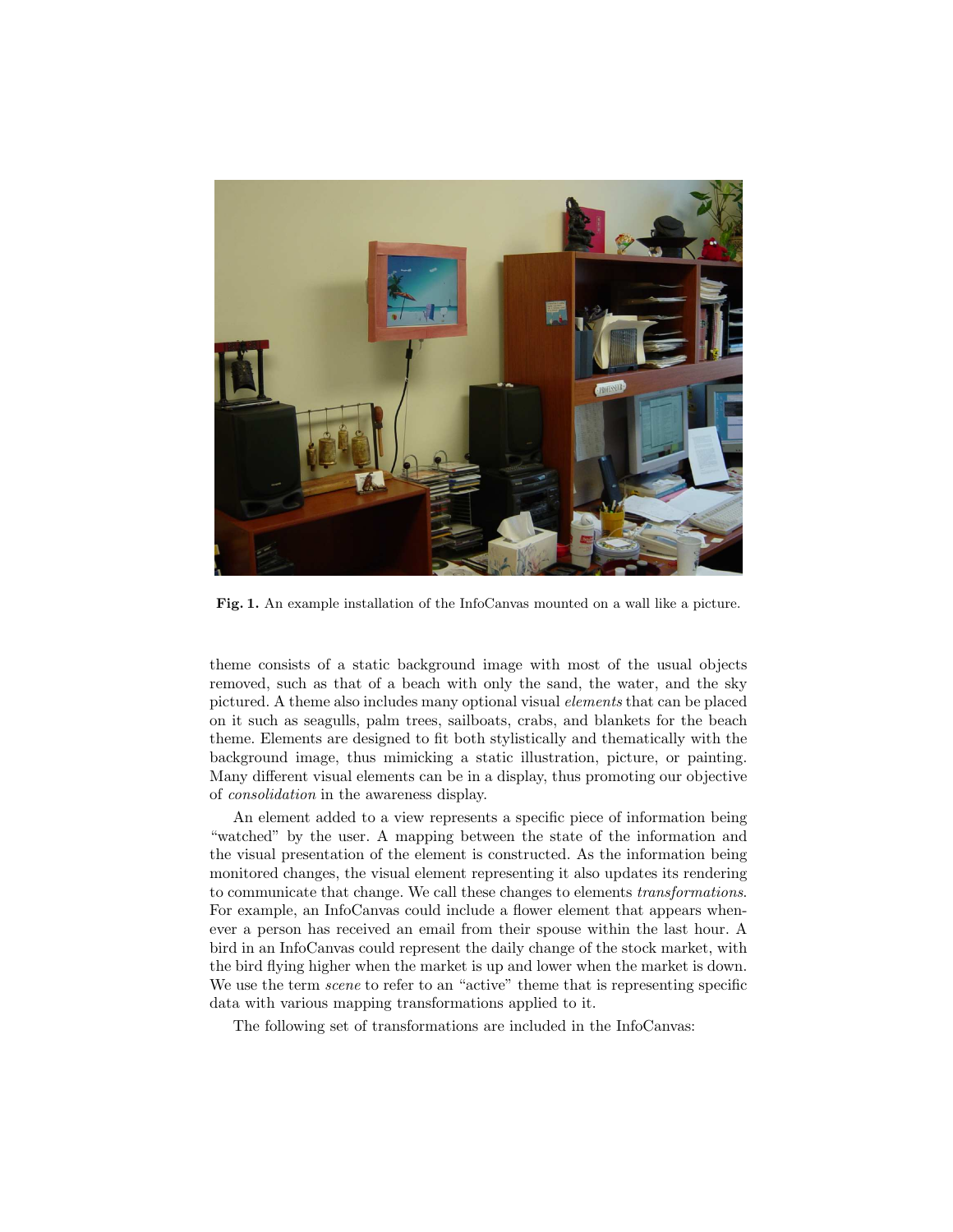- slider An element moves along a straight line to represent different values of an information source. The two endpoints of the line represent minimum and maximum values of the information. Example: A crab moves horizontally along the beach to represent the current airfare between two specific cities.
- swapper A set of visual elements is available, and a specific one is displayed depending on the state of the information source. Example: The bathing suit color of a person on the beach changes to represent the traffic speed on a particular road (green-fast, yellow-moderate, red-slow).
- appearance A visual element appears when a particular condition is true and is not shown when the condition is false. Example: A towel element appears on a chair on the beach when a particular Web page includes a specified keyword.
- scaler An element changes size to represent different values of an information source. Example: A sailboat grows and shrinks to represent the forecasted temperature.
- population Repeated copies of an element are displayed to represent a value of an information source. Example: A drink glass appears on the beach for each ten unread emails in a user's queue.
- display An image or a text string taken directly from an information source is displayed on an InfoCanvas. Example: A lead image from a news Web site is displayed on a billboard in a scene.

Note that the designer of an InfoCanvas has the freedom to specify mappings that are either more concrete/direct or more abstract/symbolic. For instance, the slider element used to represent a best airfare could be an airplane in the sky or it could be a crab on the beach. Similarly, tomorrow's weather forecast may be represented by an image swap putting different weather icons (sun, clouds, lightning, snow) in the sky or it could be an image swap placing different types of cars on a city street. This capability supports the goals of providing mappings that are both flexible and personalized.

Figure 2 illustrates examples from the wide variety of InfoCanvas themes created by different members of our research group. Themes range from collections of clip-art and hand-drawn objects to photo-realistic scenes as well as artistic Japanese watercolor designs. In the photo-realistic city street theme (at upper right), the trolley car and the bicyclist are sliders; the police car roof lights and a street lamp are image appearance elements (on/off); various cars are image swaps (different car or different color); people on the sidewalk provide a population element; and the awning above a store changes color in an image swap.

Although the freedom to flexibly define a scene exists, we also promote certain conventions to follow in theme design to ensure coherent scenes. For instance, in a display transformation, image or text should only be displayed in a context and a manner fitting to the theme, thus ensuring visual continuity. Thus, rather than an image arbitrarily appearing in a scene, it should only appear in locations that a picture typically would be seen, such as on a billboard, on a sign, or on a television screen. Similarly, a text string could appear as a banner being pulled by an airplane or on a note lying on a beach.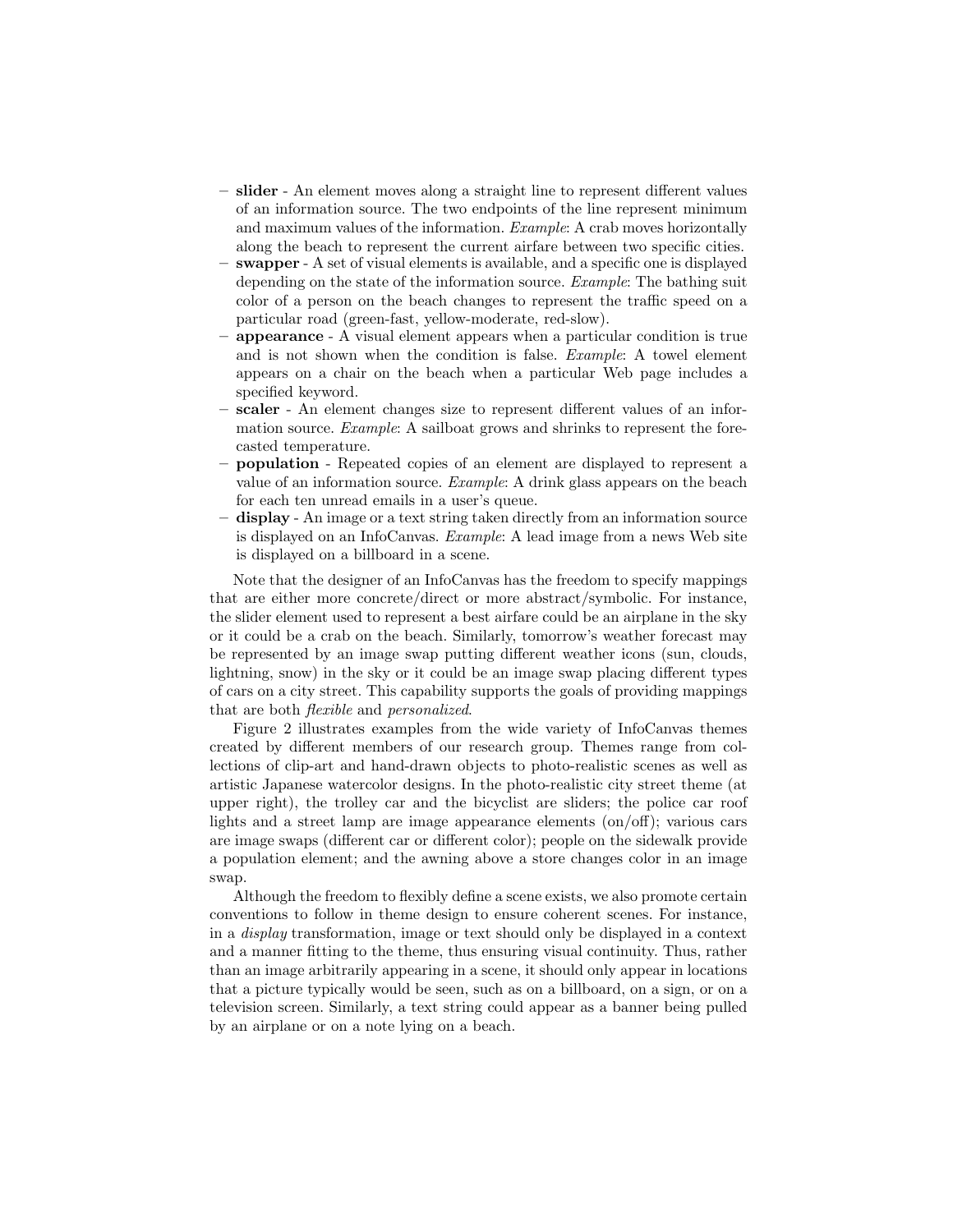

Fig. 2. An assortment of different InfoCanvas themes that have been built.

Calling these scenes "art" may be a bit presumptuous as they reflect more of a clip-art, decorative style. But for a picture to have many different objects that can be moved, altered, or scaled and still look properly integrated, displays likely must take this style. Moving and modifying pieces of great paintings (at least ones other than abstract art) would surely erode their visual appeal.

Internet-based information resources such as Websites may go offline or become temporarily unavailable. As a result, information provided will not be available for presentation on the InfoCanvas. To signify such an event, the data's visual element on the InfoCanvas becomes semi-transparent. This promotes the accuracy objective by communicating the data acquisition problem to the viewer, but does so in a more subtle, non-distracting manner that does not destroy the visual continuity of the scene.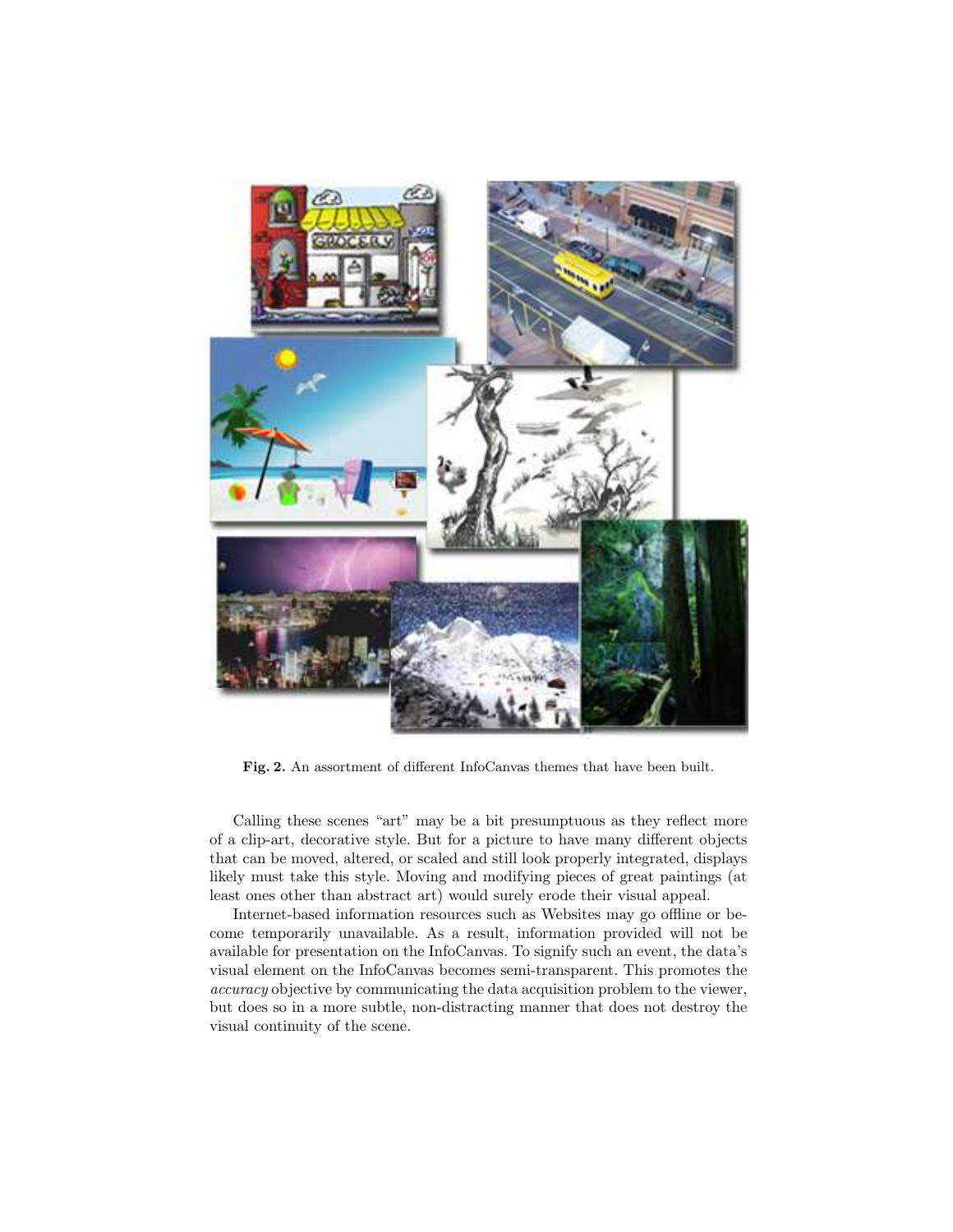The InfoCanvas is written in Java, containing modules to monitor information sources, display scenes, and update visual elements as needed. Accompanying the system is a growing collection of themes, each residing in its own folder and providing a background image and a collection of visual element images. The InfoCanvas takes as input a configuration file specifying the visual theme to be presented, the data to be monitored, and the transformations from data to representation. The configuration file is in XML format and is described in more detail later in this section. Users simply create and modify the configuration file with a text editor. The InfoCanvas then uses the configuration file to construct an initial scene and thereafter refreshes the display at preset intervals. Once the program is started, the no further user intervention is required.

Using a comprehensive "driver" configuration file allows the system to be used in a variety of ways. First, users can take pre-existing scenes with all the elements and transformations specified, but simply substitute in their own personal information sources to drive the transformations. Second, users can modify the transformations in a scene, perhaps even adding new visual elements and information mappings. Finally, the truly ambitious designer can create a theme from scratch beginning with a background image and adding as many visual elements as desired. Presently, a GUI interface is being developed to simplify the transformation specification process and make creating new configuration files easier. Users will interactively position and scale visual elements via menus and control palettes.

Each InfoCanvas scene is stored in the form of an XML file whose format is strictly specified by a Document Type Definition (DTD). The file specifies the theme: name, canvas size, working folder for images, the background image, and a list of visual elements. Visual elements can either be static or active. Static visual elements are images that do not change; they are simply decorations for the scene and are separated from the background to provide more flexibility in scene design. Active visual elements are objects that represent information using one of the six transformations listed earlier (slider, swapper, appearance, scaler, population and display). An active visual element consists of an image or a set of images, the data it represents, and a specification of how the data will transform the image(s).

An example of an active visual element with a slider transformation is shown below. (The XML format uses the term "object" for a visual elements.) This transformation uses a 40-pixel-wide by 22-pixel-high seagull that moves from coordinates (250, 370) to (250, 0) to represent temperature values between 0 and 50 degrees in the geographic area corresponding to postal code 17837.

Note the use of the term harvester in the specification. Harvesters are system objects that collect information. Presently, a wide variety of harvester classes exist, gathering data for weather, traffic, email, stock market data, and Web page text strings and images. The paramname argument of a harvester identifies the specific aspect of the information class to be queried. For example, the weather harvester includes categories for the current temperature, current conditions, tomorrow's forecasted high and low temperatures, tomorrow's forecasted con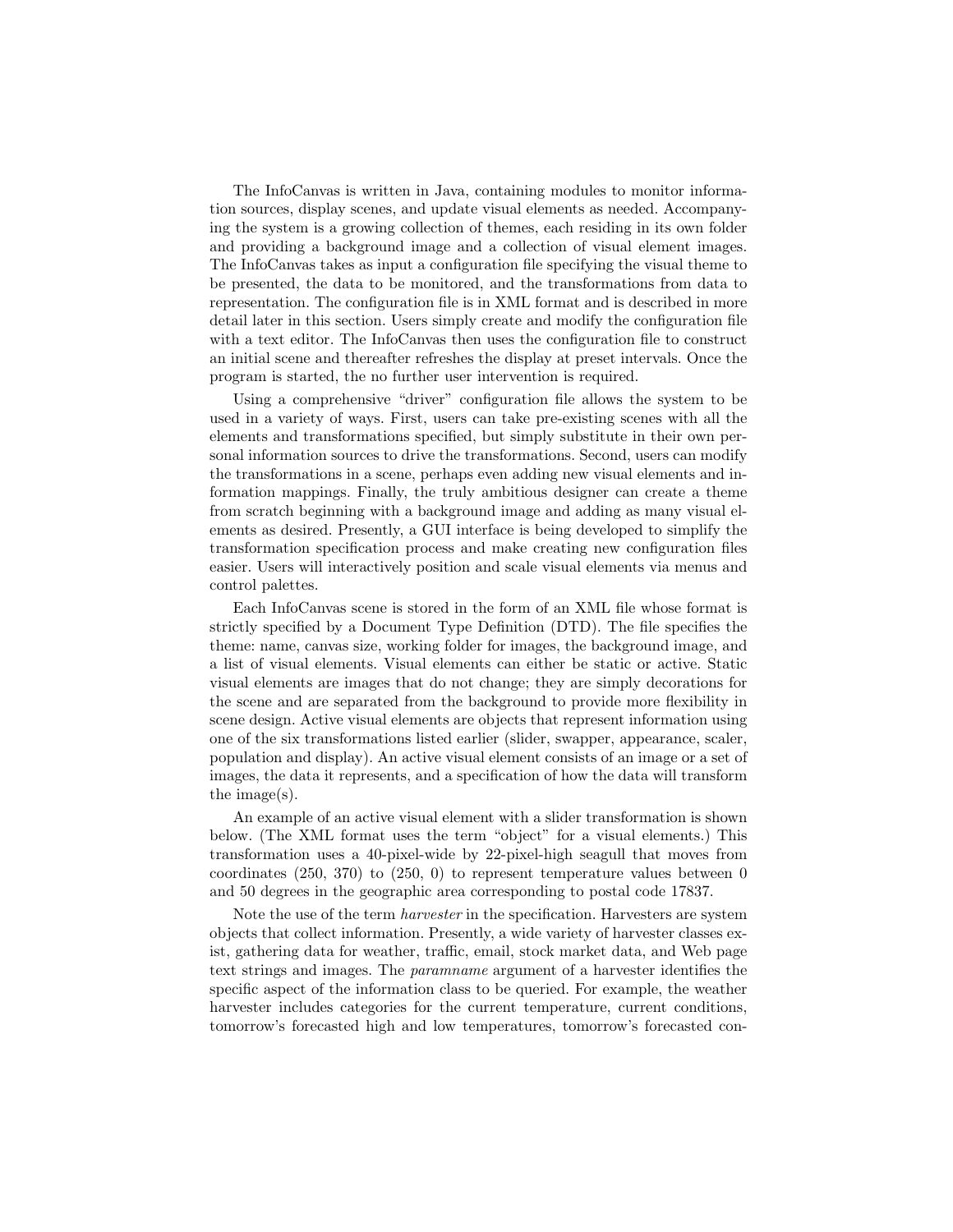ditions, etc. Harvesters also use data specific to the harvester type such as the zip code of the geographic region being watched in this example. At a specified interval, a harvester gathers all of its potential data and stores it in a hash table. To prevent harvesters from querying sources more than necessary, each harvester supports a specific harvest interval. For example, a stock harvester will have a shorter harvest interval than a weather harvester.

```
<object type="active">
   <image>gull_small.gif</image>
   <action type="slider">
      <coord type="start"><x>250</x><y>370</y></coord>
      <coord type="end"><x>250</x><y>0</y></coord>
      <dimension><width>40</width><height>22</height></dimension>
      <data classname="infoart.harvesters.WeatherHarvester"
            paramname="curtemp">
         <minval>0</minval>
         <maxval>50</maxval>
         <harvesterdata>zip:17837</harvesterdata>
      </data>
   </action>
</object>
```
Once the InfoCanvas reads the XML configuration file, an internal data structure is created. This data structure consists of images (visual elements), harvesters, and the transformations that link images and harvesters together by specifying the data range for the information as well as how the data from the harvester will modify the image. Once the data structure is built, the InfoCanvas polls each harvester at a regular interval by calling its harvest() method, then extracting the desired information from the updated hash tables. If a harvester is polled before its harvest interval has passed, it will return the same data as the last query. This cycle of polling, harvesting, and updating the display continues until the program is terminated.

# 4 Evaluation

Evaluating any form of ubiquitous computing application or service is challenging, and that certainly holds true for peripheral displays. Mankoff et al. observe that most ambient displays have not been evaluated at all, and little is known about what makes one display more effective than another [13]. To address this problem, they developed and refined a set of principles for use in guiding a discount heuristic evaluation of an ambient display. This technique is aimed at evaluating a system in its formative stages by analyzing the system with respect to various heuristics. These criteria thus can serve as initial evaluation metrics with which to discuss and consider the InfoCanvas.

First, on heuristics such as "Useful and relevant information," "Peripherality of display," "Aesthetic and pleasing design," and "Match between design of ambient display and environment," the InfoCanvas would, we believe, score well.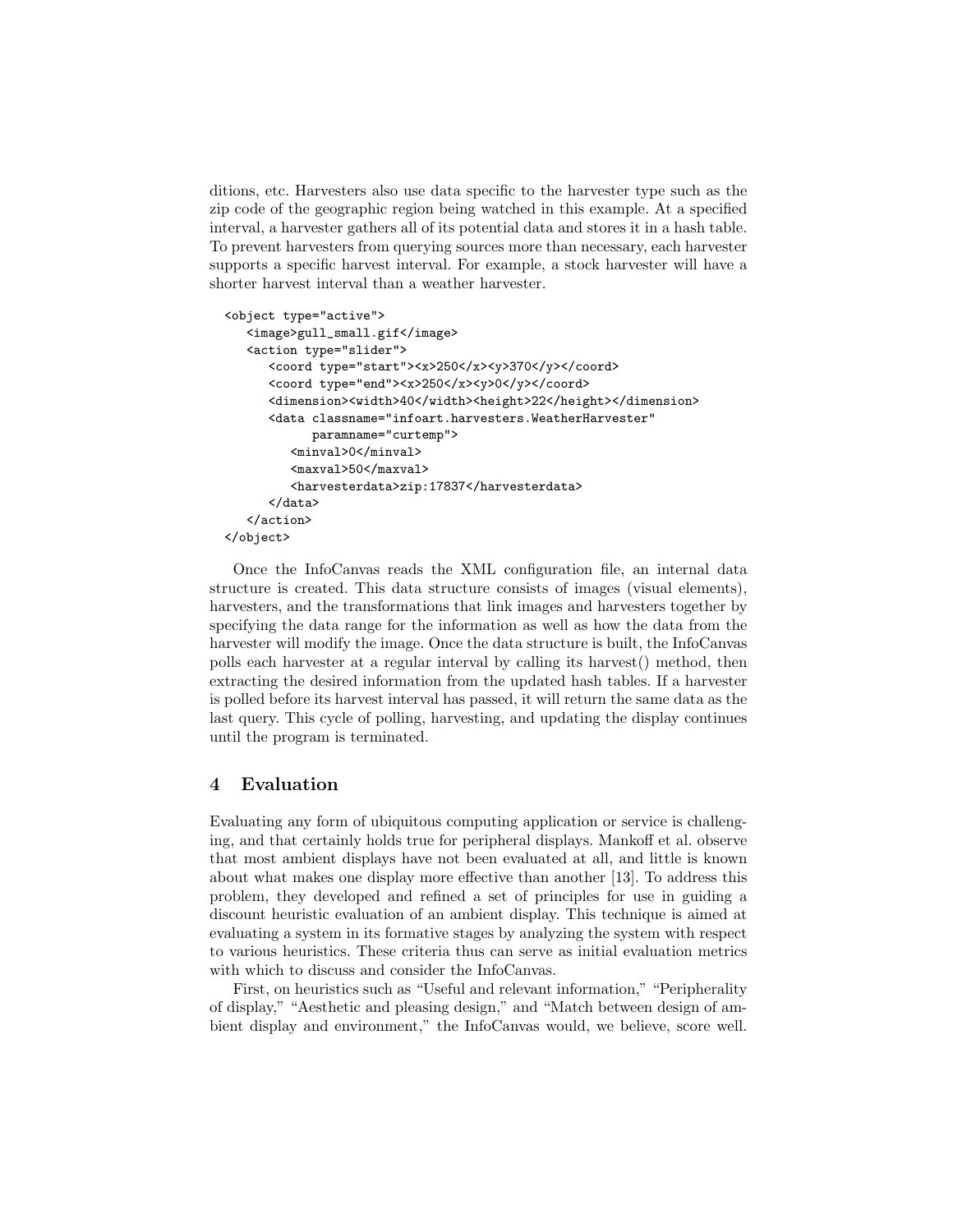Each of these is fundamental to the design of the system. The "Sufficient information design" heuristic is about whether too much or too little information is displayed. The InfoCanvas allows users to decide how much and what type of information to convey, therefore it presumably would rate high on that heuristic as well.

Perhaps most interesting are those heuristics on which the InfoCanvas might be rated low. The first stresses the creation of a "Consistent and Intuitive Mapping." The InfoCanvas, however, may use abstract mappings, some of which are not intuitive at all. Another heuristic encourages designers to provide an "Easy transition to more in-depth information." The InfoCanvas intentionally did not allow users to drill down for more information because we wanted to promote a calm, passive interface. (Note that this design decision was questioned and will be discussed later in this section.) Finally, the heuristic "Visibility of State" means that a display should make system states noticeable and state-to-state transitions easily perceptible. The InfoCanvas' use of semi-transparent visual images follows this heuristic as does the general emphasis of clarity in representation state, but we also promote "change-blind" displays in which image updates are relatively difficult to notice and no attention-grabbing visual effects such as animation are employed.

All three of those heuristics would probably not be judged by expert evaluators to be fully realized in the InfoCanvas, but this is not an omission on our part. Rather, these characteristics were consciously designed features of the system. We posit that there are other systems, like ours, that by design reject a heuristic to achieve system goals. In this way, the heuristics can be viewed not just as assisting the evaluation of ambient and peripheral display systems, but also in their design.

Our own to-date evaluations of the InfoCanvas have focused on its objective ability to convey information and the subjective impressions of people with respect to its usefulness and appeal. We also wanted to observe just how people would use the system, the representations they would select, and any problems or unanticipated findings that would arise.

To evaluate its objective information communication capabilities, we conducted an experiment comparing the InfoCanvas to a Web portal-style display and a text display, examining each display's ability to transmit information to people at a glance [20]. We encoded ten different types of information (news, weather, traffic, etc.) together onto each the three different display types respectively, and then we showed instances of each display to experiment participants for eight seconds. Each instance encoded a different set of ten values. The individual then had to recall the value or state of the information sources as presented in the display. Participants in the experiment recalled a statistically significantly higher number of information values per display with the InfoCanvas than with the other two display types. Because the information source-to-visual element mappings were defined by us and not the participants, the result is particularly meaningful in showing that people can learn the types of abstract mappings in an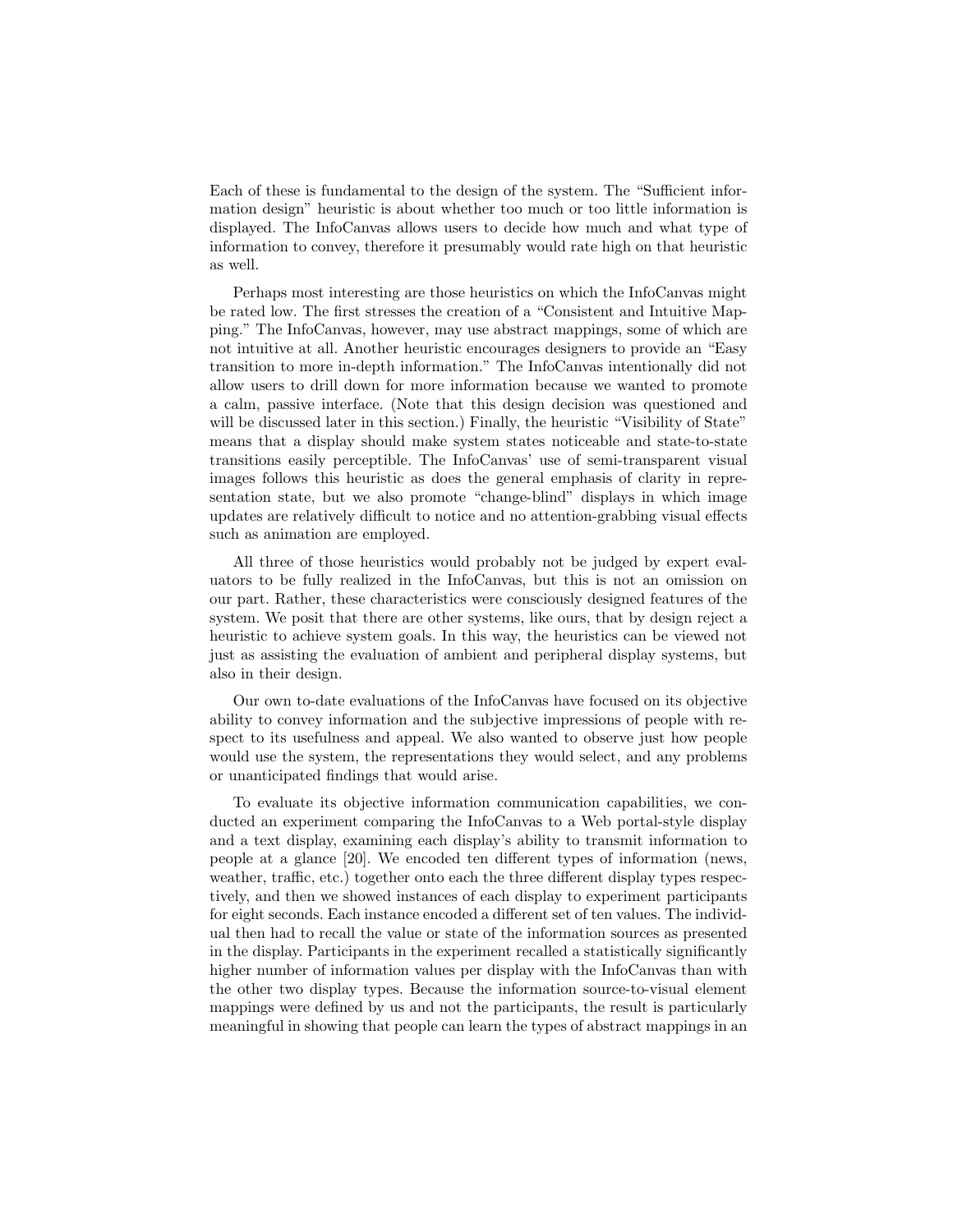InfoCanvas quickly, and they are able to comprehend, translate, and understand the visual transformations relatively well.

To evaluate the perceived usefulness and aesthetics of InfoCanvas displays, a longitudinal study of actual system use was conducted. Four people were recruited to create their own version of the InfoCanvas and use it in their offices for a period of about two months. We considered this an initial trial evaluation effort and our goals were relatively modest—to gather initial impressions about people's impressions of the system and to gain suggestions for changes or improvements to feed our iterative design process. We were not evaluating their ability to create or configure a display.

A second video card and LCD monitor were purchased to attach to a participant's primary computer. This choice was made for a number of technical, financial, and practical reasons. This decision likely would affect the study in that participants could potentially utilize the second monitor as additional workspace, placing application windows on top of their canvas display. While this could not be easily prevented, participants were instructed that the monitor should be solely for use as an InfoCanvas display.

#### 4.1 Study Methodology

At a first meeting with each participant, we asked them to list information that they currently check semi-regularly, such as email, weather forecasts, or news headlines. The interviewer probed for more details on each item, such as the specific Web site(s) visited, what time(s) throughout the day the information is examined, what information in particular is of the most interest, their motivations for checking, and how they might respond to the information. The interviews lasted approximately thirty minutes.

Within one to two weeks following the initial interview, we performed a more intensive design interview session. At the start of the interview, the information currently monitored by the participant was reviewed, and the person was able to make further clarification or additions.

After the review, we explained to the participant the concept of the InfoCanvas in detail. We summarized how the display will function in their environment and the means by which information can be graphically represented. The study used a set of six themes from which a participant could select their own personal scene. Each theme had at least twenty visual elements that could be used for representing data.

In order to provide a natural, creative process for participants to design their InfoCanvas, we decided to use paper prototyping in the design sessions. This hands-on approach involved giving participants paper cut-outs of images that could be moved around the background image. Participants were told that the size of an element could easily be changed to fit better in the scene.

When a participant selected a theme for use in their canvas, we presented the individual with a paper copy of the theme's background image and the paper cut-outs of visual elements available for use. We would then suggest an item to monitor from the participant's list of information and provide any needed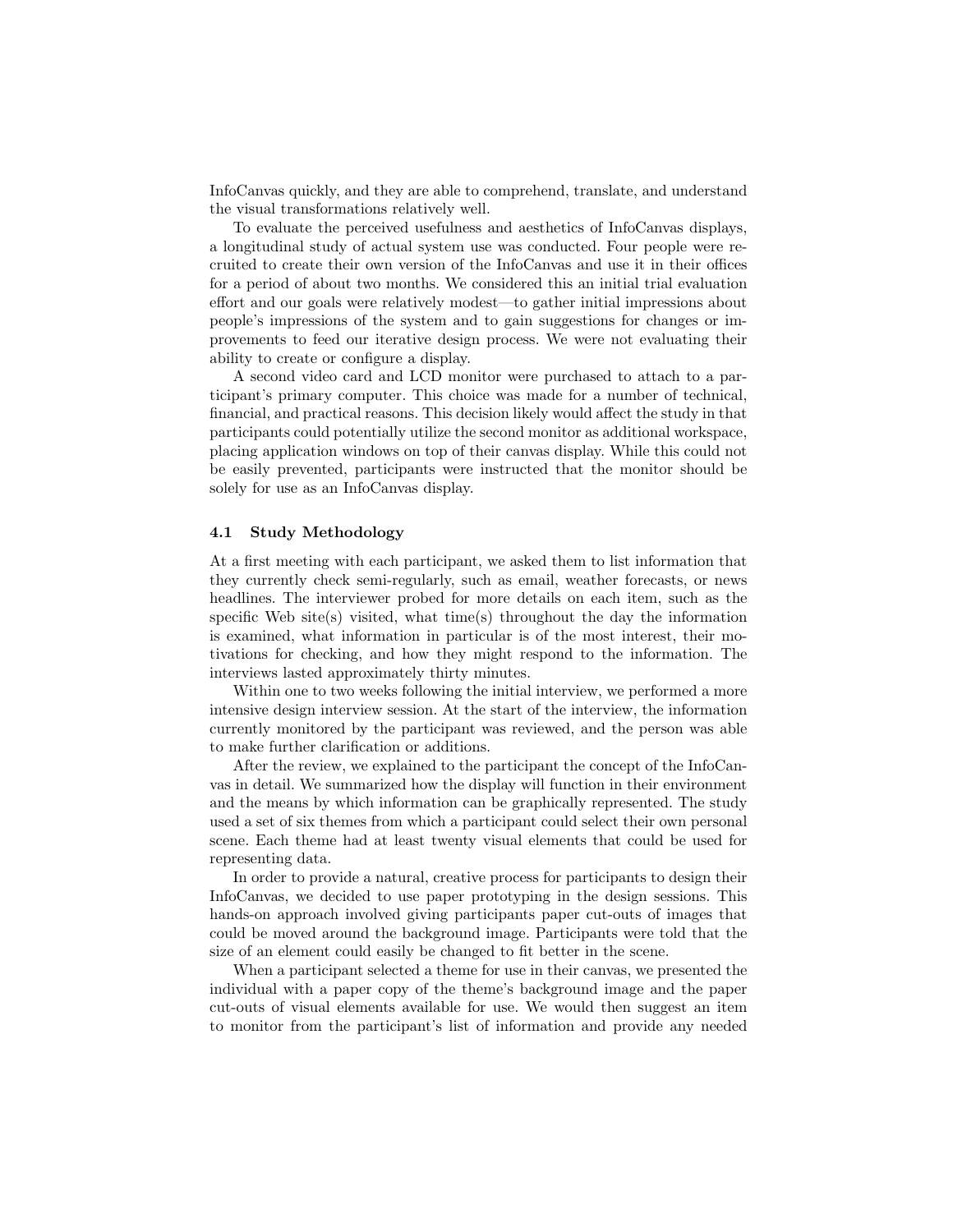assistance as they created a mapping of that data to a visual element. The mapping was made by placing a cut-out image onto the paper background of their canvas and verbally describing how it would function. This process was repeated for each piece of information to be represented. At the end of the interview, we asked the participant to point out each element and explain what it represented and how it functioned. This action clarified the final mappings as well as tested the participant's ability to remember their design. The entire design interview lasted about an hour.

Within a few days of the design interview, we implemented a functional version of the participant's design and installed it in their office. Participants then were contacted weekly and asked a short series of questions to gauge usage of their InfoCanvas. The questions examined how frequently they looked at their InfoCanvas, what information was most useful, if they had any difficulty remembering or interpreting the visual mappings, and whether any technical difficulties had arisen over the past week.

During the weekly interviews, we encouraged participants to suggest additions or changes to their design, some of which we subsequently implemented depending on the feasibility. This provided the participants added control, allowing them to keep their InfoCanvas useful by updating the representation and adjusting inadequate representations.

After roughly two months had passed, the InfoCanvas was removed from the environment and a final interview was conducted. The participant was asked to comment on their overall experience with the system, including their likes and dislikes, and if the system had any effect on their daily routine.

Our study involved four local people: two faculty members in our own department and two administrators at a nearby university. Two participants chose an aquarium theme, one selected a beach theme, and another selected an office view. (Only the beach theme from the set shown in Figure 2 had been created at the time of the study.) Figure 3 shows where the InfoCanvas was positioned for each person and a sample view of their theme while it was running.

### 4.2 Study Findings

#### **Utility**

All participants stated that they enjoyed having the InfoCanvas display and thought that it was a useful means to portray information. Participant A, before receiving her InfoCanvas, questioned "How is this different from a My Yahoo page? Why would you need a separate screen, a separate application?" She wondered what the advantage would be and thought that a direct, textual representation of information would make more sense. However, after having used the InfoCanvas for an extended period of time she commented, "[The InfoCanvas] has a different feel. It is more private, because the casual observer will not know the meaning of these icons. They won't know you just got email from [your spouse]. In that regard it was unique and different from anything that I have on my computer."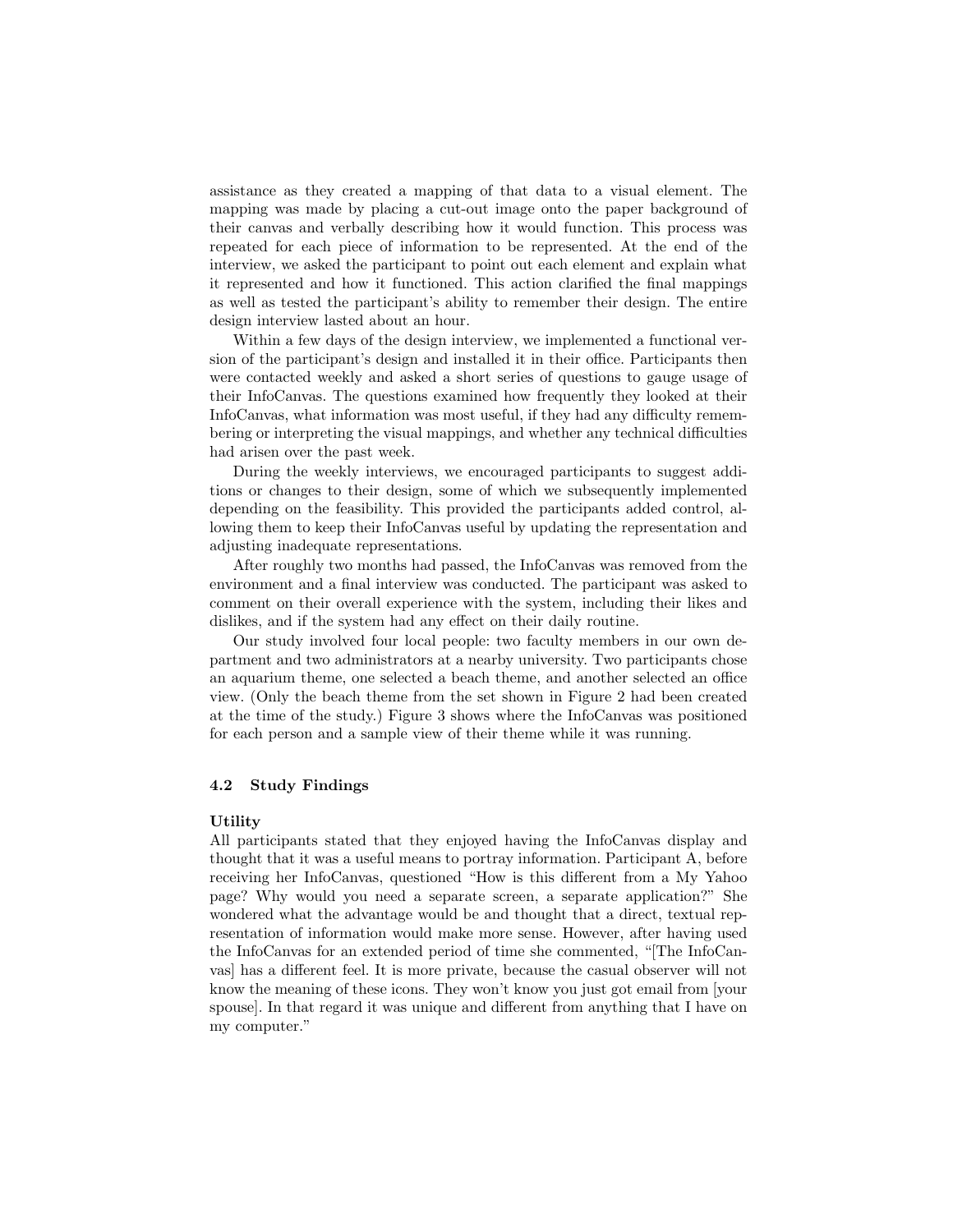

Participant A



Participant B



Participant C



Participant D

Fig. 3. Shown are the deployment configurations and a sample view from each of the four study participants using the InfoCanvas.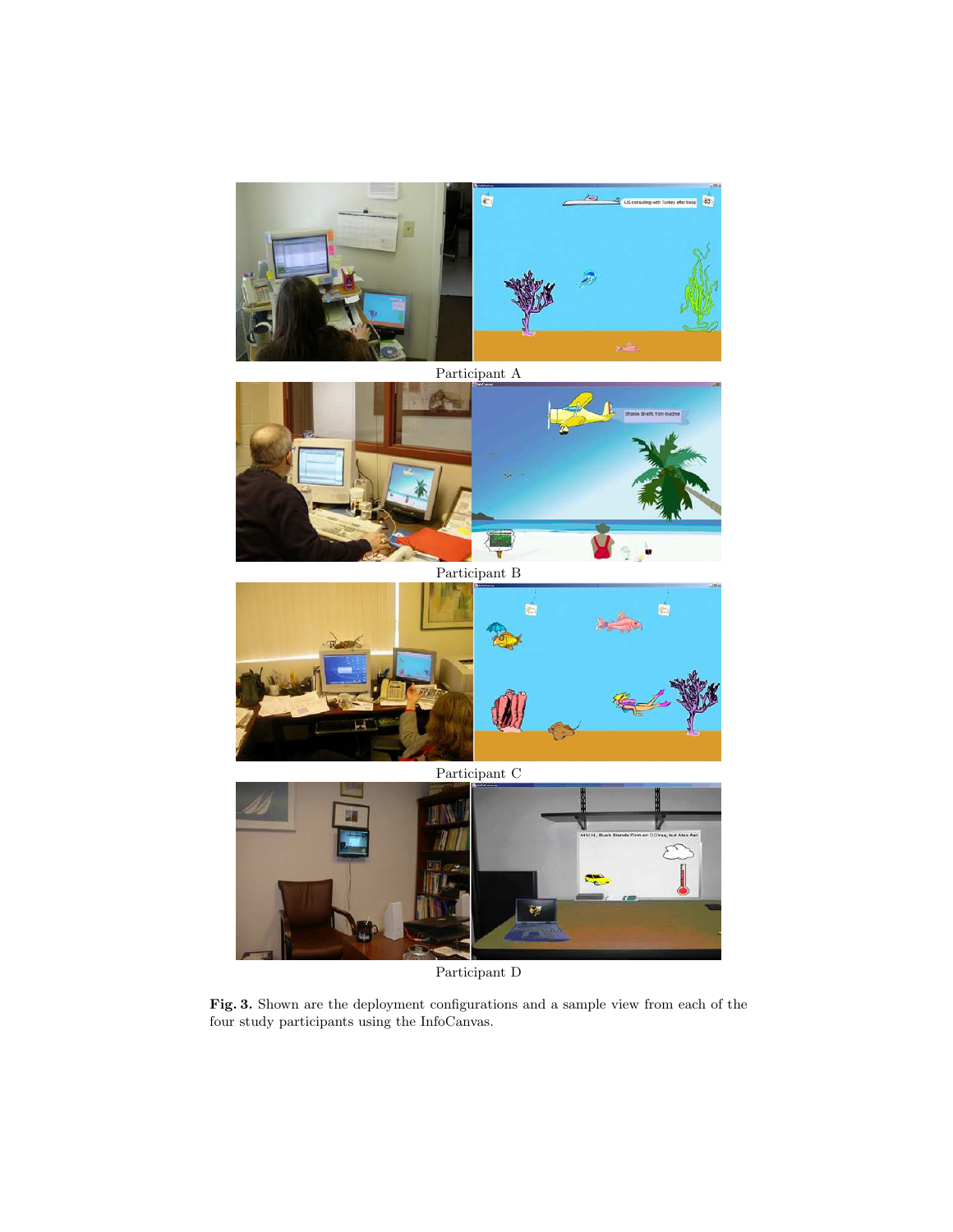All participants reported that they would look at their InfoCanvas frequently throughout a day. Participant B stated, "I check it when I first come in, in between tasks, and whenever I come back from a meeting. It's situated right where my eyes go when I sit back to think for a second, so I'm always noticing it." In addition, no participant reported their canvas as distracting or felt that it interrupted their normal workflow.

#### Data Representations

We noted certain trends in the manner that each type of data was represented by the participants. Boolean data, such as whether or not a Web page has been updated, was represented by appearance transformations or by an image swapper with two visual elements. These transformations were apparently the most intuitive mappings, even though others are equally feasible, such as an image slider moving from one side of the display to the other.

Ordinal data was represented by an image swapper or by a population transformation. For example, participant C's coral changed color according to the temperature, using blue for below 50, hot pink for above 80 degrees, and orange for values in between. Traffic was represented by the number of boats sailing on participant B's canvas, with more boats signifying more congestion.

Continuous data was represented by almost every means possible, including sliders, swappers, or direct displays (value shown as digits). The method chosen appeared to correlate with how important the data was to the person and thus it dictated the precision of the representation. For example, participant C's scene utilized an image swap with a happy or sad fish to represent Coca-Cola's daily stock price movement. This mapping conveyed very little about the actual value of the stock, as a gain of half a point would show the same happy fish as a gain of ten points. However, she stated "I really love the happy and sad fish! They're just so cute!" and was satisfied with the level of awareness provided. However, participant D wanted to monitor the three major stock market indices precisely and chose to have the current day's change shown directly as numeric values written on a notepad.

The textual data monitored was mostly limited to news headlines or weather forecasts and was commonly represented in a fairly direct or literal mapping using a swapper or a text display. The natural weather images of the sun, clouds, and rain were used to represent forecasts, and news headlines were always written out textually. One exception was the monitoring for the appearance of stories about evolution on a newspaper Website by participant C, which was represented by a stingray appearing.

Not all themes had elements that lent themselves to intuitive mappings for all of a participant's data. However, participants were innovative in layering elements and creating abstract representations that allowed them to overcome the limitations of the pre-designed themes and paper cut-outs. For example, the stingray used by participant C to represent news stories about evolution does not have a strong visual correlation to evolution, but she had been stung by one in the past and her personal experience helped her to make the connection between the image and the data monitored. Participant A wanted to know the exact high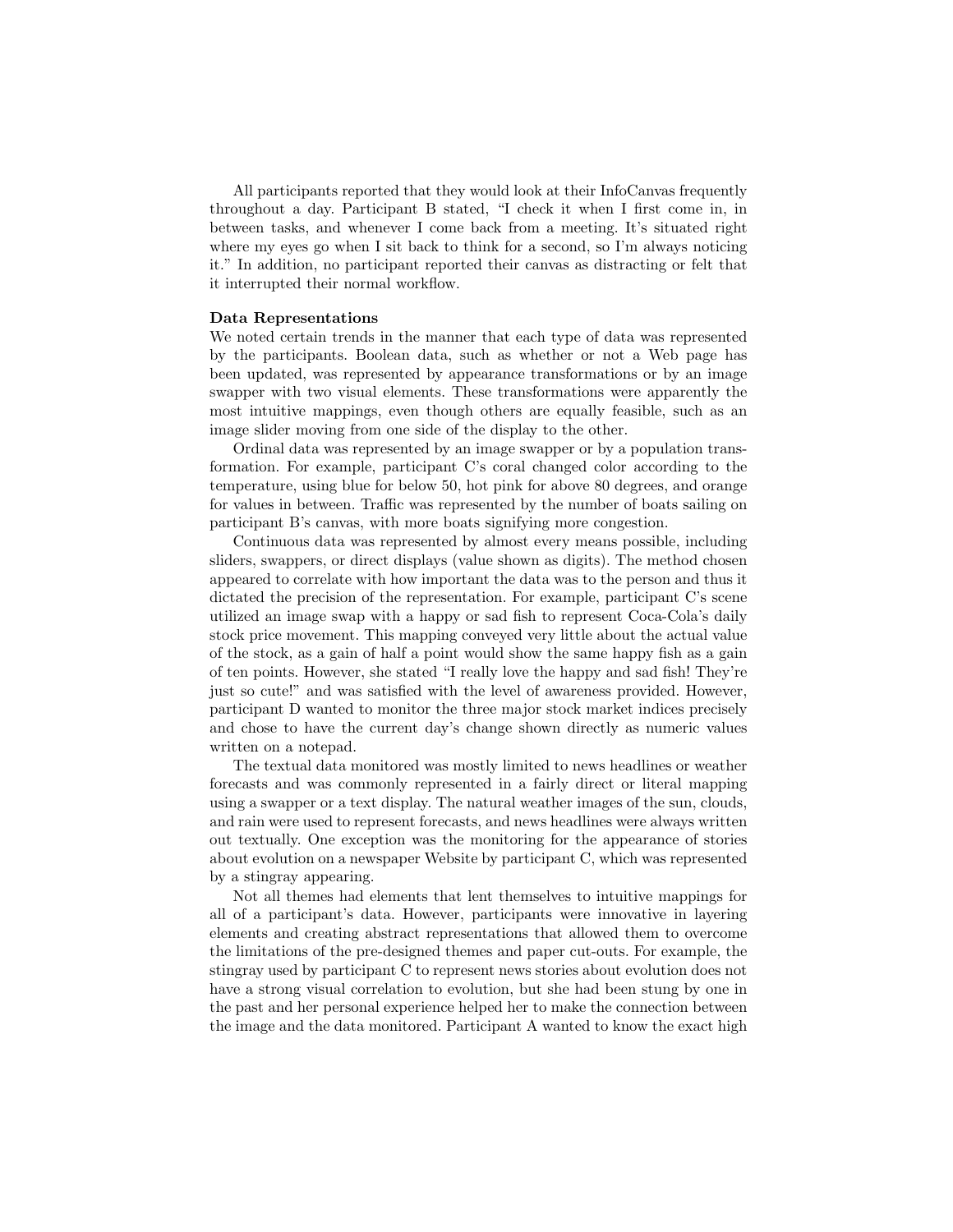temperature forecast, but was using the aquarium theme. She decided to layer the numerical value on top of a little sign with the forecasted condition dangling in the water from a hook and line. Thus the numerical value was contained within an element and maintained the visual continuity of the theme. It worked so well that when participant C, who worked at the same institution, happened to see it, she immediately requested that we add it to her scene.

Many of the representations chosen by the participants were not intuitive. As mentioned briefly earlier, this finding potentially conflicts with the Mankoff [13] ambient display evaluation heuristic stating that a display should use intuitive representations, because abstract transformations may require too much cognitive processing by the user. Our to-date use of the InfoCanvas has illustrated that people enjoy the highly symbolic mappings it facilitates. The system even generates its own lingo, with expressions such as "The crab's really to the left today—The market is plummeting," becoming commonplace. If one interprets the intuitive heuristic as simply meaning that states of the display are perceptually easy to recognize, then the InfoCanvas matches better.

#### Ability to Remember and Interpret

No participant reported any difficulty in remembering the mappings that they had created between data and visual elements. Participants also reported that they had no problem understanding the information portrayed on the InfoCanvas. However, two participants did report some difficulty in interpreting the value represented by sliders. Participant A's jellyfish moved horizontally along a path to represent the daily performance of a mutual fund. While she could tell whether the fund was up or down, she found that it was difficult to translate that into a more meaningful number. Participant B had a seagull that represented the current temperature based on the bird's height in the sky. The range was so large (30 to 90 degrees) that it was difficult to tell the difference between small but important differences in temperature. The other movement based mappings employed by these participants were not problematic.

#### Interaction with the Display

The desire to use the InfoCanvas as an interactive data exploration tool to investigate information was expressed by all participants. This was motivated by a desire to check information that is represented on their canvas, or by noticing that an interesting change in a representation when glancing at their display.

Participants stated that they wanted to be able to mouse over a particular item to receive more information, and furthermore, to be able to click on the item to launch a Web browser or other program that would allow them to quickly get the full details behind the visual element. In response to the first request, we added a mouse-over tool-tip capability to the system. When the mouse cursor moves over a visual element, a tool-tip shows a simple detail, such as the number of new emails or the current temperature. This was one example where feedback from the study has directly influenced system functionality.

We were slightly uneasy about adding this tool-tip capability because it seemed to violate one of our primary goals of making the InfoCanvas be a calm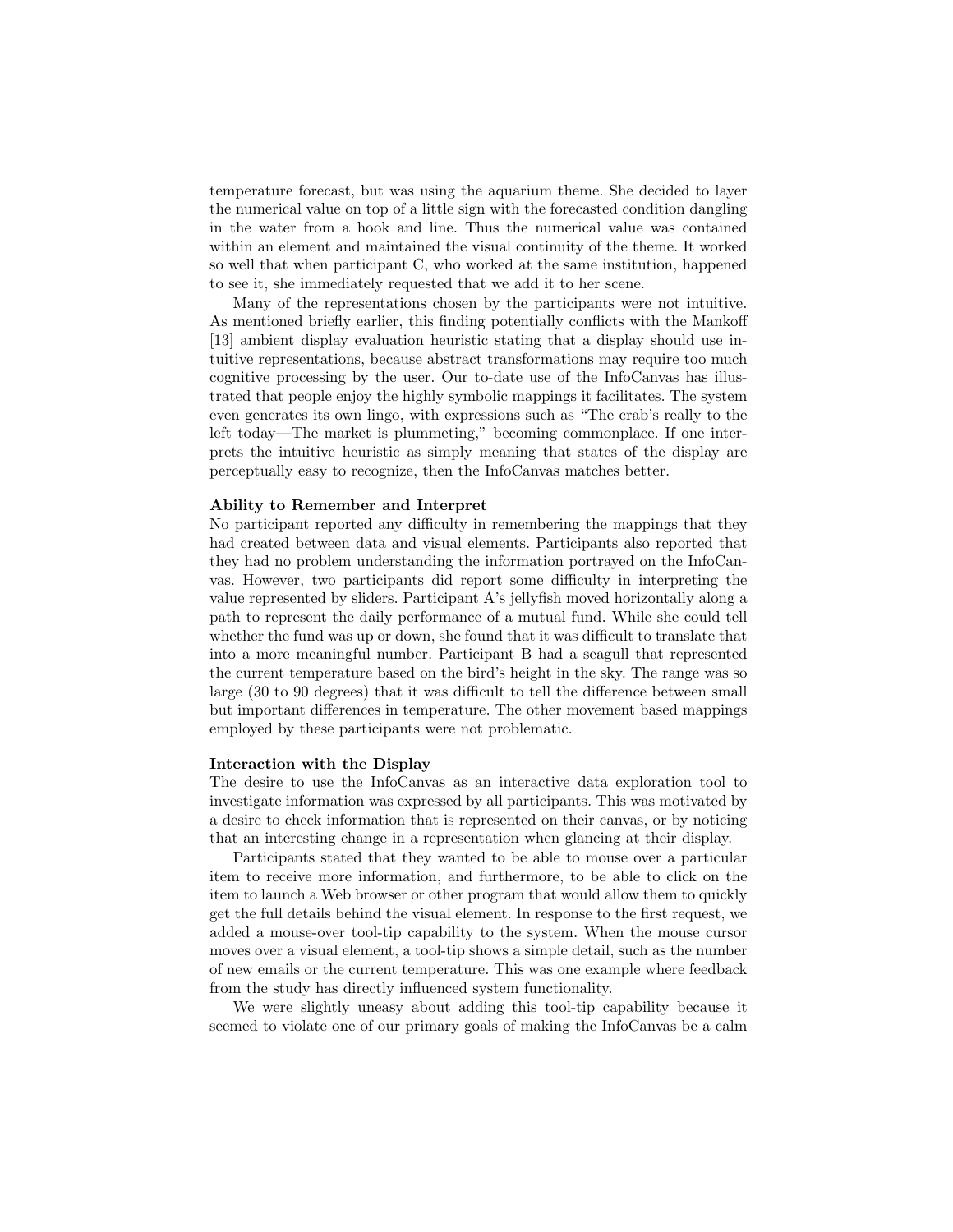information communication conduit not requiring explicit user interaction. We wondered if this capability was requested because three of the four participants had their monitors on a nearby desk rather than in a more peripheral location such as being mounted on a wall. Interview feedback indicated to us that the participants still thought strongly of the display as a computer monitor, not as a separate stand-alone service.

This initial study provided us with some initial feedback about actual use of the InfoCanvas, but a more careful, comprehensive study is still needed. Presently, we are preparing a more in-depth, longitudinal study that will involve more users and will include both the subjective, qualitative analysis as present in this study and more highly analytical comparisons of people's use and perceptions of the system. In the new study, the InfoCanvas will be hung on a wall or on a shelf more appropriately, and we will see if user views, such as the desire for interaction, still occur.

## 5 Summary

We have described the concept of Information Art and how it is manifested through the InfoCanvas system. While the system stresses calm, aesthetically pleasing communication of information like other peripheral displays, it differs in providing a user with more control over the information being monitored and the representation of that information. We described the use of themes with visual elements that undergo transformations as a way to assist users to construct attractive and illuminating scenes. We also presented results from an initial study of extended use of the system.

Although current use of the InfoCanvas is primarily as a picture on a wall or desk, one can imagine any number of other possible uses. For instance, an InfoCanvas scene could be shown as a computer's screen-saver or displayed on an extra monitor in a multi-monitor display. <sup>1</sup> Similarly, as televisions and computers become more integrated, an InfoCanvas could be shown on a television when it is turned off. Further, it is possible to imagine simple InfoCanvas themes being used as the "off" displays for small devices such as PDAs and watches.

### 6 Acknowledgments

This research has been supported in part by a grant from the National Science Foundation, IIS-0118685. Many students have assisted with the project including Julie Hoffman, David Browning, Alex Drake, Nena Hy, Toni Pashley, Shannon Bauman, and Jehan Moghazy.

<sup>1</sup> Here, the display should not be a CRT because of the pixel burn-in issue with relatively static scenes such as those in the InfoCanvas.